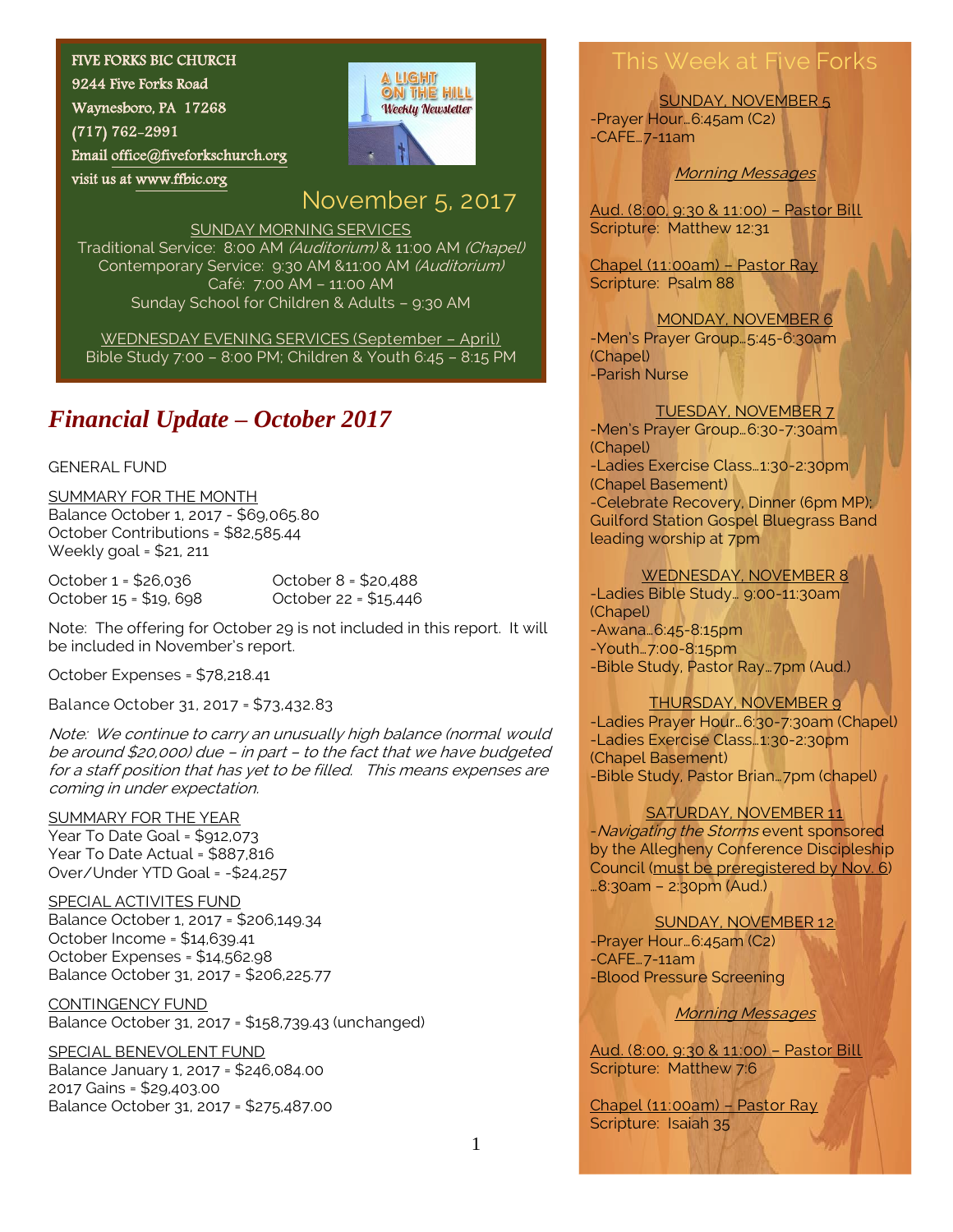## *A Night of Thanksgiving*



We are entering into a season of giving, and one opportunity that presents itself is fast approaching.

In is our Annual Thanksgiving Service (and the weeks leading up to this service).

During the first few weeks of November we are asking everyone in the church to bring in one or more nonperishable food items, such as canned vegetables or fruit...cereal...pasta, etc. We will set aside a section in the Auditorium foyer (near the Information Center) to store the food as it accumulates.

The Thanksgiving service will be held on Sunday evening, November 19<sup>th</sup> at 6:30pm. It will be an evening of praise and giving thanks to God. That same evening – in addition to our service – our Deacon Board will organize and prepare to distribute the donated food to individuals or families from within our church who could use a little help at this time of year.

Would you please consider donating one or more of the items listed above? Or a bag containing the items listed above? Is so, bring these items to the church at your convenience any time starting Sunday, November  $5^{\mathsf{th}}$ .

And thank you for participating in this season of giving!

### *2017 Community Christmas Dinner*



6:30pm each night Tuesday, December 5 Thursday, December 7 Friday, December 8 Tuesday, December 12 Thursday, December 14

Make your reservation as soon as possible as some nights fill up quickly! There is no cost, but you must make a reservation. Donations are accepted to help with the cost for next year. We do request that Five Forks Church attendees bring some cookies to share as dessert for the evening.

Seats are numbered, so when you arrive, please check-in at the reservation table in the lower lobby for your assigned seat(s).

Invite your friends, family and neighbors for a night of food and fellowship!!

To reserve your seat, please fill out the Reservation Request Form that was placed in your mailbox this week and return to Julie Tiedemann's mailbox or you may call the church office at 717- 762-2991 or email julie@ffbic.org.

Reminder: If you or part of your party are unable to attend on the night you reserved, please notify the church office as soon as possible @ 717-762 2991 o[r julie@ffbic.org](mailto:julie@ffbic.org) so that the seating can be made available to others.

### *Celebrate Recovery 6th Year Anniversary Celebration*

Join us on Tuesday, November 7<sup>th</sup> in the MP Room for our *6<sup>th</sup> Year Anniversary Celebration!* 

Dinner will be served at 6pm. The celebration will begin at 7pm with the Guilford Station Gospel Bluegrass Band leading worship.

Special Speakers: Kipp & Brenda Janes from Greenvillage Church of God in Chambersburg.

If you are planning to come to dinner, please RSVP to Ray [\(Charles.rottler@gmail.com\)](mailto:Charles.rottler@gmail.com) or Yvonne Rottler [\(Yvonne.rottler@gmail.com\)](mailto:Yvonne.rottler@gmail.com) with the number in your party.

This will be a great eveing of fellowship, worship, and celebration from hurts, habits, and hang-ups!

Note: We meet every Tuesday night at 7pm in the chapel throughout the year. All are welcome!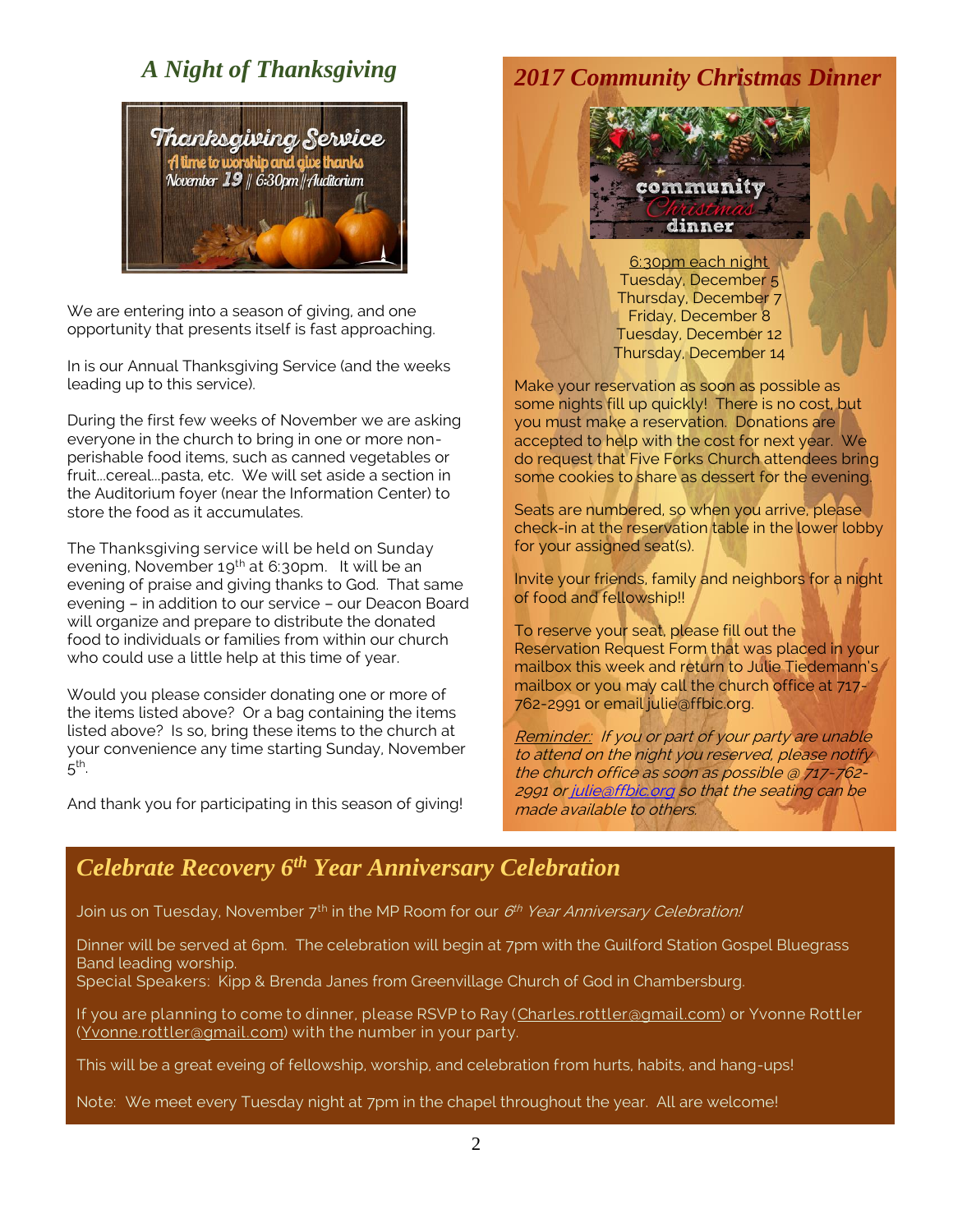# *Navigating The Storms*



Navigating the Storms is a training and equipping event sponsored by the Allegheny Conference Discipleship Council.

The various speakers will communicate personal stories of their experiences in navigating storms in life, how they responded, and what transformation emerged. They will share the insights they gained through their experiences and how this has impacted the way they respond to other storms that come their way. Expect to be inspired, encouraged, and discover ways to navigate the storms in your life.

Saturday, November  $11^{th}$ . 8:30am - 2:30pm at Five Forks Church

Workshop is free and open to all! Lunch will be provided! Preregistration is required at [www.surveymonkey.com/ r/ DCWorkshop17](http://www.surveymonkey.com/r/DCWorkshop17)

Deadline to register is Monday, November 6<sup>th</sup>. .

## Presenters:

Being Confident of This… - Bill Shank Victorious Living - Esther Fairall Learning to Lean - Tom & Cyndee Brink Faith During Questionable Times - Josh Wargo

## *An Evening Of Songs And Stories With Peter Furler & Ryan Stevens with Special Guest Austin French*



Saturday, November 18th…7:00pm - Five Forks Church Auditorium (doors open at 6:00pm)

\$15 General Admission \$25 VIP, which includes Premium Seats, Early Access, and Q & A with Artist

Tickets are available now at the Five Forks Church Office and may also be purchased online at [www.eventbrite.com.](http://www.eventbrite.com/)

### Attendance

ATTENDANCE (October 29)

### **Sunday's Worship Total = 688**

 $8:00$  Auditorium = 151 9:30 Auditorium = 290 11:00 Auditorium = 178  $11:00$  Chapel = 58 Bible Connection  $= 0$ Nursery  $(9:30 \& 11:00) = 11$ 

### **Total Sunday School = 291**

Adult Education Attendance = 123  $Berean = 15$ Golden Link  $= 45$ Through the Bible  $= 19$ The Christian Family Life Class =  $32$ 8:00AM Café Class = 7 Alpha Omega Discussion  $= 0$ Men's Resolution Class = 5

Wednesday Eve. (Nov.  $1) = 307$ 

## Food Pantry he Month" for FMBER

Canned Vegetables

Place donations in the orange tub in the lower lobby.

**Operation** Christmas Child November & Dec

Pray for the children who will be receiving these boxes.

Place donations in the designated boxes in the lower and upper lobbies.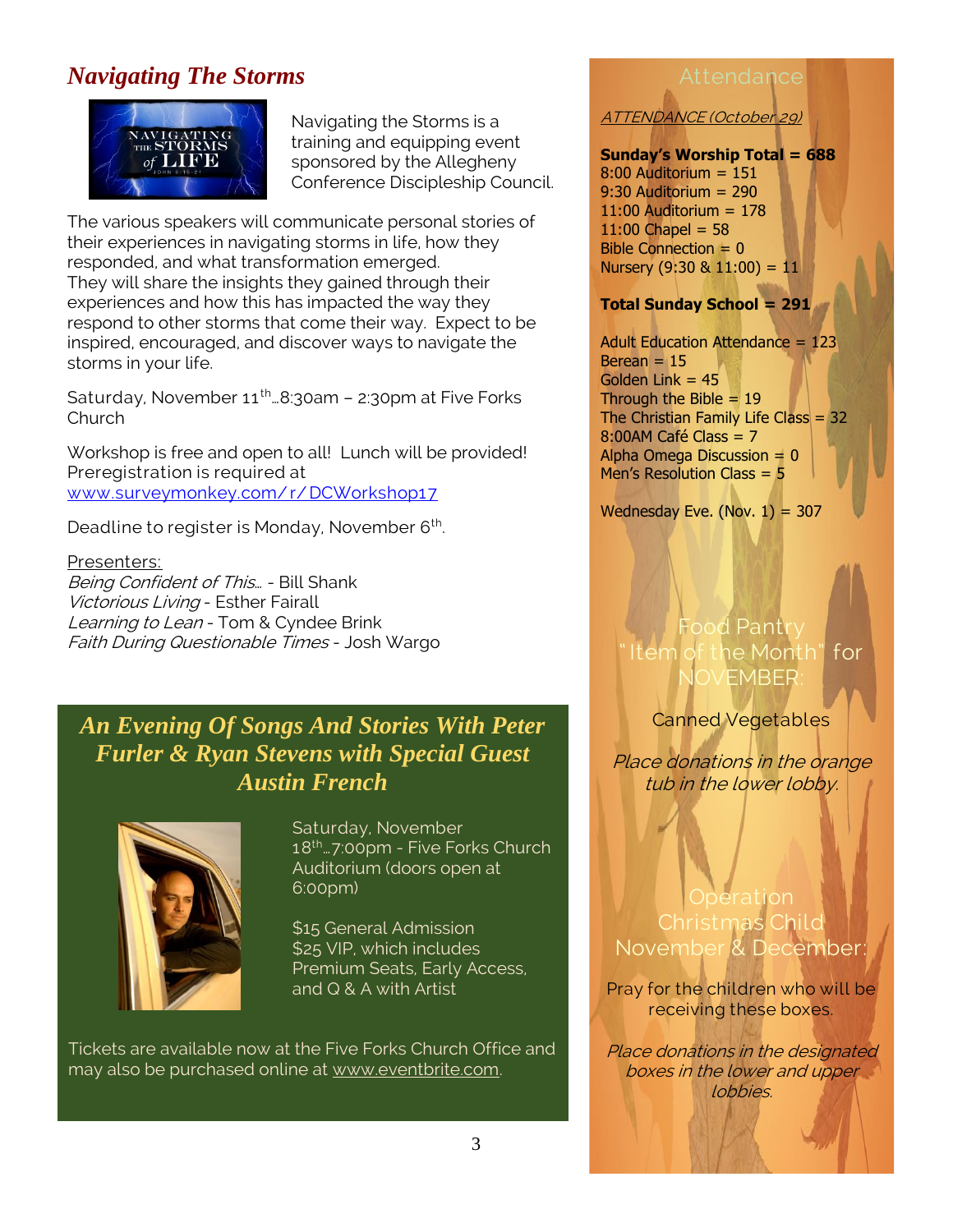

Neal & Larraine Mishler announce the birth of their granddaughter, Ellie Marie Mishler! Born on October  $26<sup>th</sup>$ , she was 6 lbs. 10 oz. and was 10 ¼ inches long. Congratulations to the proud parents, Kate & Mark Mishler.



Kelly Alleman Laura Petersheim Frances Zeger

# *Community Thanksgiving Dinner*



Where will you be for Thanksgiving? Don't Eat Alone!

Join us on Thursday, November  $23<sup>rd</sup>$ 11:00am – 1:00pm at the Evangelical Lutheran Church, 43 S. Church St. Waynesboro, PA

Please sign up in person at Waynesboro Community and Human Services, 123 Walnut St. Waynesboro, PA or call 717- 762-6941.

Note: Anyone who would like to donate homemade pies, cakes, or sweet breads for the dinner, please deliver them to the Evangelical Lutheran Church on Wednesday, November  $22^{nd}$  between 1 & 3pm or on Thursday, November  $23^{rd}$  by 10am.

If anyone is interested in helping to set up on Wednesday, or serving or delivering meals on Thursday, please call WCHS at 717-762-6941 by November 10<sup>th</sup>. .



Bonnie Branthaver is scheduling church photo directory pictures. Here are the dates she has available:

Friday, November 10<sup>th</sup> … 12:15 – 4:00 pm Sunday, November 12<sup>th</sup> … 1:00 – 4:00 pm Friday, November 17<sup>th</sup> ... noon – 4:00 pm Saturday, November 18th … 8:00 – 11:00 am

f you would like to schedule a time to have your picture taken for our directory, please contact Bonnie at 717-762-6355 or email [cbbranthaver@comcast.net.](mailto:cbbranthaver@comcast.net)

**IN ACT AND ACTION** 

### *From Your Parish Nurse*



This Wednesday, November 8<sup>th</sup> the Alzheimer's Support Group will meet at the Colestock Center at Quincy Village at 2:00pm.

The topic is "Reflections of a Caregiver – Sharon's Story" Pen Hoover, Sharon's husband will share his story as he lovingly cared for his wife who had Alzheimer's.

Questions? Contact Barb Tengler at 717-762-3372.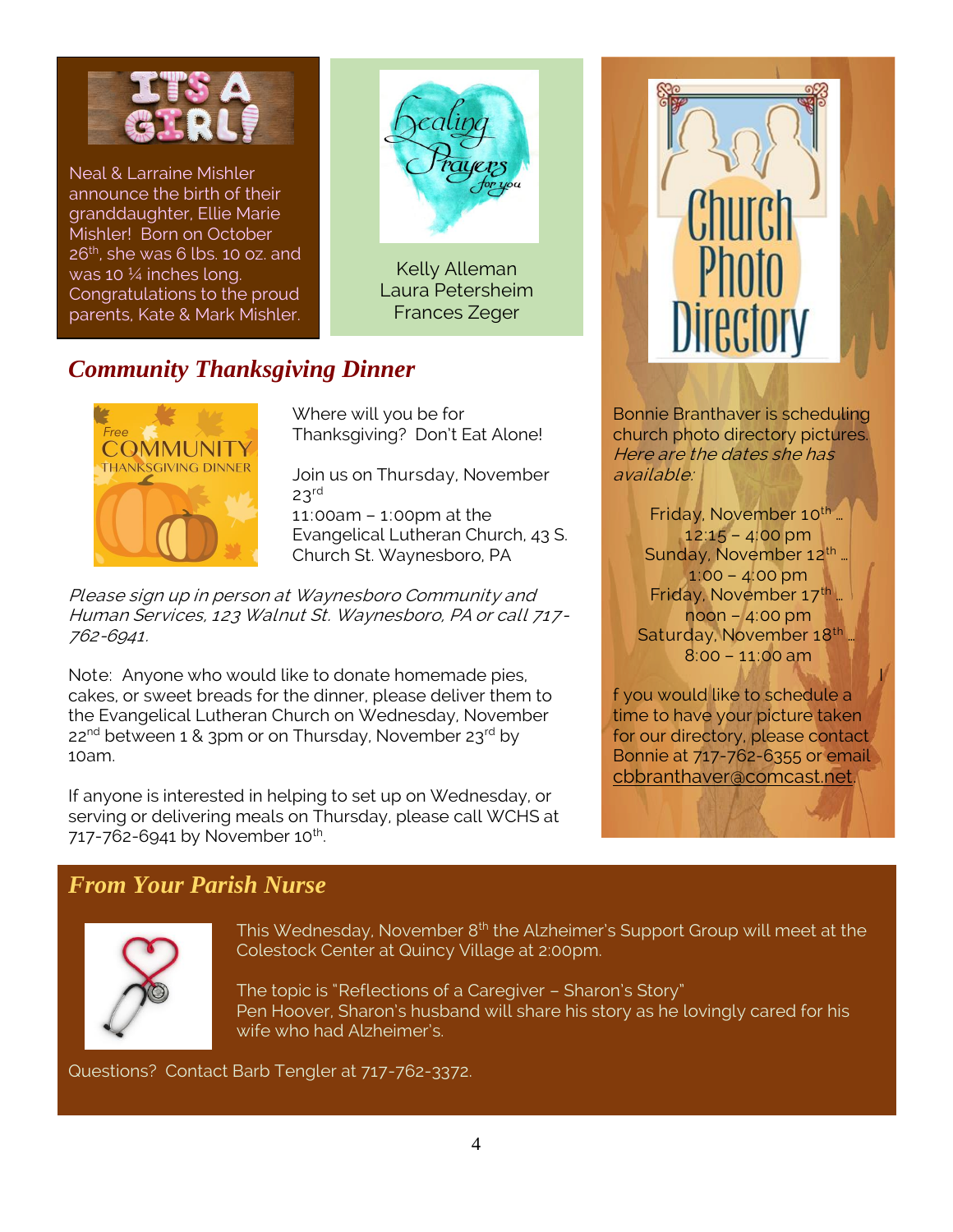

Below is a list of events and activities that the youth are assisting with, participating in or will be invited to be part of:

"You can find more information about our events, including permission slips, on the church website or join us on Facebook; our group name is; Five Forks BIC Youth Group, or see Pastor Shaun.

\*Please be aware that there is extra financial assistance available to any youth that may need it. Do not let money be the reason that you do not participate! (See Pastor Shaun)

Small Group Activity Night - Youth group will look a little different on Wednesday, November 8<sup>th</sup>. One of the highlights of youth group is small group time: talking about the message from the evening, hanging out with other teens your age and sharing about life. On Wednesday, November 8<sup>th</sup> the whole night will be dedicated to you and your small group. Each small group will be planning their own activity that night...some are heading for Sweet Frog, some for the movies, some for dodgeball and food! You plan it with your small group leaders and spend some quality time together with



your small group that night! Please make sure you know what time and where your small group is meeting so that you don't miss out.



 $Football Sunday - I$  know you've been sittin' around every Sunday afternoon with nothing to do? Watching some football and dreaming that "you could do that"? So let's find out, all teens 6th - 12th grade are invited to join us for youth group football on Sunday, November 12<sup>th</sup>. We'll meet downstairs in the youth Sunday school rooms at noon (immediately after the  $3<sup>rd</sup>$  service). We'll load up the bus and head out to the frozen tundra (aka Waynesboro Soccer Complex...Stum Fields...near Waynesboro Country Club) for some intense flag football. We'll have flags, footballs and fields all set up. You need to bring a permission slip with you and